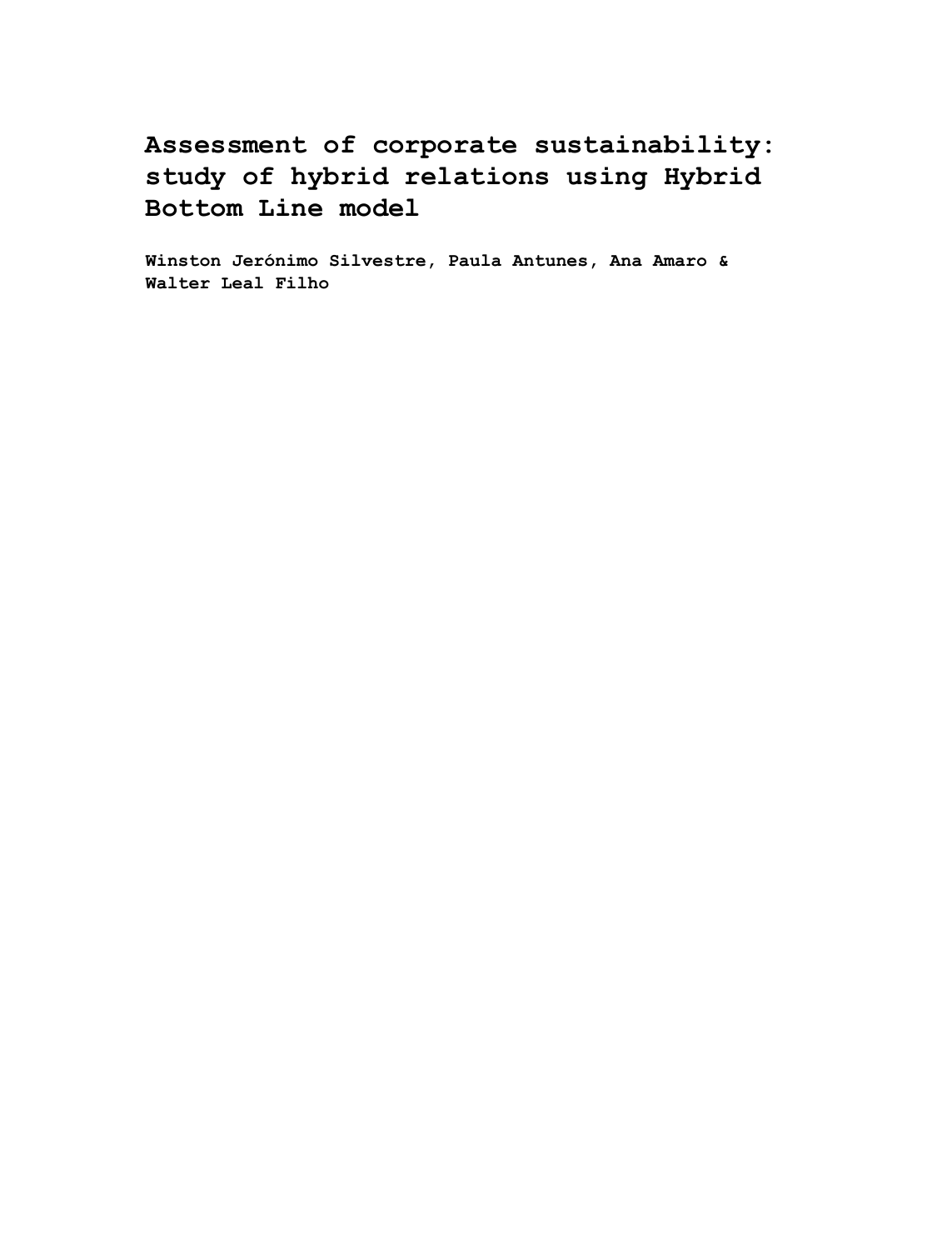# Assessment of corporate sustainability: study of hybrid relations using Hybrid Bottom Line model

Winston Jerónimo Silvestre<sup>a</sup>, Paula Antunes<sup>a</sup>, Ana Amaro<sup>b</sup> and Walter Leal Filho<sup>c\*</sup>

CENSE, Center for Environmental and Sustainability Research, Departamento de Ciências e Engenharia do Ambiente, Faculdade de Ciências e Tecnologia, Universidade Nova de Lisboa, Lisboa, Caparica 2829-516, Portugal; <sup>b</sup>ISG, Instituto Superior de Gestão, Lisboa, Portugal; <sup>c</sup>School of Science and the Environmental, Manchester Metropolitan University, Manchester, United Kingdom

Corporate sustainability reporting is currently perceived by company directors and senior staff as a process with a great strategic relevance. However, although sustainability is recognized as an integrating phenomenon and part of corporate life, it is in practice often treated in a one-dimensional manner. There is also a paucity of research specifically aimed at assessing sustainability report in the broad sense. The objectives of this article are therefore to analyse and evaluate reported information (indicators) based on the Global Reporting Initiative guidelines and to select and examine the most promising two-dimensional hybrid relations to enable the evaluation of company performance and its position towards practiced sustainability. The 2011 sustainability reports of 85 companies of different sizes and economic sectors from 36 countries were analysed. On the one hand, it became clear that companies focus their attention on 'anchor' indicators and, consequently, there is a low level of representability in the number of integrations. Performance evaluation, on the other hand, has proved to be a useful process with the potential to trigger the implementation of prospective change. It is, therefore, important that decision-makers may consider including hybrid indicators in the preparation of regulations and guidelines.

Keywords: Global Reporting Initiative; corporate social responsibility; sustainability strategy; sustainability performance; Hybrid Bottom Line

#### 1. Introduction

a

For a long time, companies have been recognized as the drivers and agents of transformation of habits and lifestyles. However, the processes associated with these changes have not always evolved in a balanced and inclusive way. In recent years, there has been growing efforts by the companies to mitigate the imbalances caused by their activities. This path towards the necessary transition to a better and more sustainable world is the core aspect at the heart of sustainability management studies.

The recognition of corporate sustainability as an act of voluntary activity by companies (Montiel 2008; Lo 2010) which seek to promote the transition from 'business as usual' procedures and behaviours to the implementation of a responsible approach to business has clearly been showing consistent growth, but is still far from being a widespread behaviour among companies. In part, this is due to the difficulty in operationalizing and implementing

what is meant by sustainability (Moneva et al. 2006; Fischer et al. 2007; Bansal et al. 2012). In this regard, Filho (2000, p. 9) argues that sustainability 'depending on the ways it is looked at, may have many meanings.'

Many authors point out that companies, even when working with short-term strategies, cannot dissociate economic sustainability from environmental and social sustainability (Elkington 1997, 2004). Thus, there are several interrelationships between the dimensions of the triple bottom line (TBL) which interfere and affect them in various ways (Gibson et al. 2005; Fischer et al. 2013).

There has been an effort to try to understand how these interrelationships are produced, their profiles and their

effects on the short, medium and long terms. This issue has been dealt with in the work carried out by Lozano (2008) and Baumgartner and Ebner (2010). Moreover, as Figge and Hahn (2005) refer, the creation of sustainable value is more consistent when it is based on the various forms of capital associated with the TBL.

According to Porter and Kramer (2006), the lack of success that some companies have in their efforts towards sustainability on the social and environmental dimensions has to do with their inability to understand the capitals associated with these dimensions, how they relate to each other and the way they are bound to their business strategies and their processes.

The work developed by Linnenluecke and Griffiths (2010), Michelon et al. (2013) and Angelo and Brunstein (2014) offers new proposals in line with the benefits of linking the capitals of TBL with business strategy in the efforts directed to organizational sustainability.

Additionally, they refer to the importance of publicizing the results achieved by the company to make known their commitment to sustainability. In this regard, Porter and Kramer (2006) argue that companies should manage their social responsibility and their relationship with the economic, social and environmental dimensions not from a damage control perspective but bearing in mind the construction of shared value.

The analysis performed by Porter and Kramer (2006, 2011) introduces a new element in the corporate sustainability discussion which has to do with the difficulty that organizations have in understanding how they relate to and balance the TBL dimensions, as well as making efforts to implement sustainability in their business processes.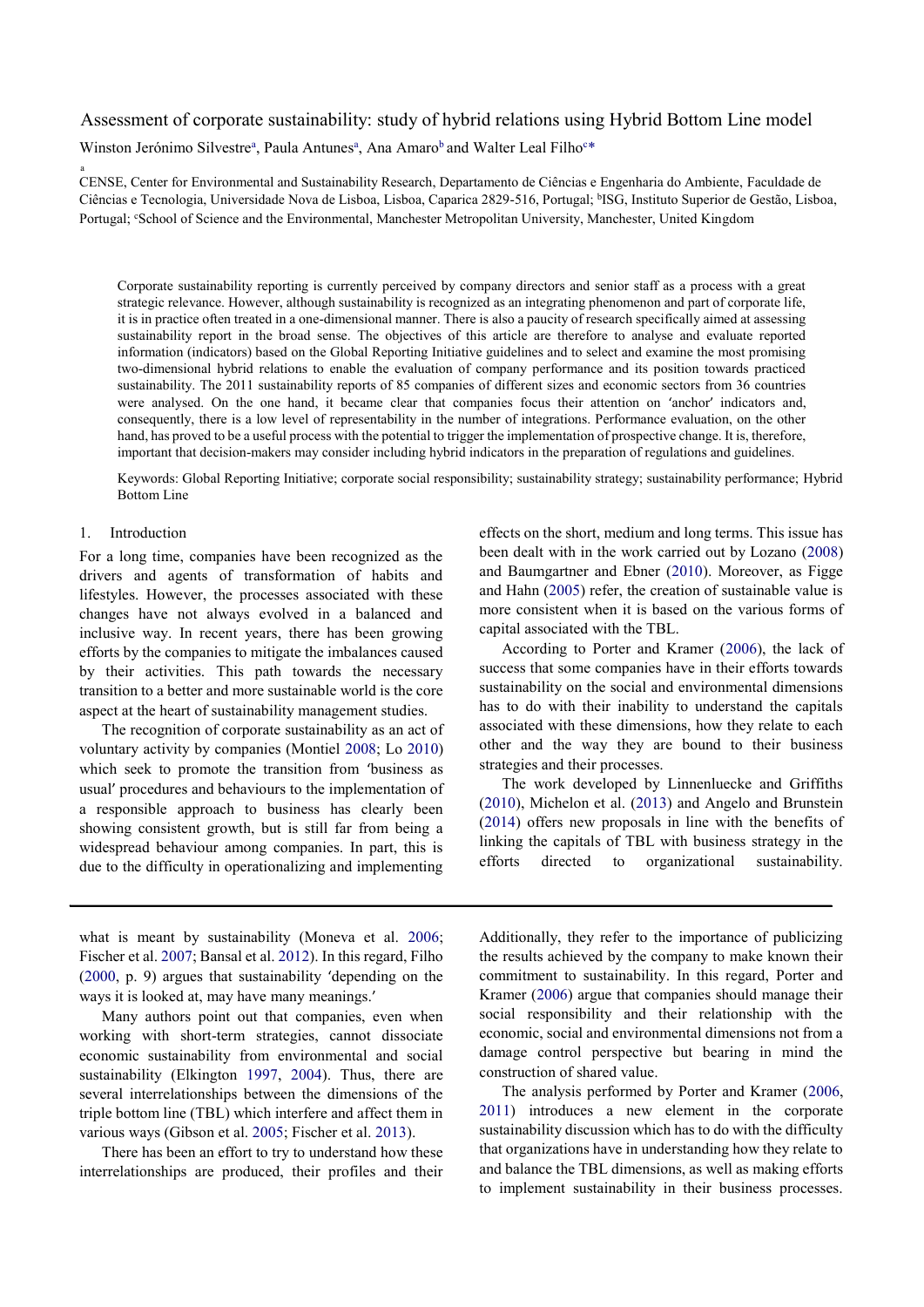This idea is also found in Wood (2010), and Carroll and Shabana (2010).

The motivations for organizations to opt for sustainable initiatives and processes should be seen from the perception that the companies have of sustainable development (Heikkurinen & Bonnedahl 2013). On the other hand, in many cases, the corporate sustainability initiatives are the result of external pressures undertaken by stakeholders which lead to the adoption of sustainable practices by the company and its supply chain (Heikkurinen & Bonnedahl 2013).

By analysing the different models and supports used for communicating and publicizing corporate sustainability, we realize that they operationalize sustainability in a segmented way. Examples are the Wood model (Wood 2010), Sustainability Balanced Scorecard (Figge et al. 2002), Impact Assessment (Tajima & Fischer 2013) and Global Reporting Initiative (GRI) (Perrini & Tencati 2006; Lozano & Huisingh 2011).

This operational view of the segmentation of TBL dimensions does not show clearly the gains or losses between them and their contribution to the creation of sustainable value. This framework and the ongoing academic discussion about the need for new approaches when analysing and understanding the either partial or total integration of TBL dimensions has led us to develop a proposal that contributes to this purpose.

Thus, our approach will use the Hybrid Bottom Line (HBL) model proposed by Jerónimo Silvestre et al. (2014). The goal is to perform a systematic exploratory analysis of the data submitted by companies in their sustainability reports in order to categorize the potential nexus of intersection relations between the TBL dimensional pairs. The hybrid relationships to be analysed are those likely to exist between the economic aspects, regarded as pivot factors. Considering economic aspects as a pivot factor has to do with the need to provide the conditions for business financial viability (Székely & Knirsch 2005; Gupta & Kumar 2013), and the social and environmental aspects, as recombinant factors of functional materiality. Our work will be based on the reporting structure presented by the GRI indicators (GRI 2012). Subsequently, we will exemplify the application of some of the hybrid recombinant factors by performing a longitudinal analysis of one of the companies in the sample, positioning and typifying their contribution in the frame of hybrid sustainability.

#### 2. What is Hybrid Bottom Line?

The sustainability of a company is dependent on the short, medium and long terms of the reach of its strategy and planning. The effects created in one of the TBL dimensions will have consequences in it as well as in the intersection relationships and may maximize or minimize impacts on

desirable or undesirable results of trade-off, synergy or complementarity.

Thus, the hybrid relationship is part of a coherent unit, the system, which through induction of its elements, the subsystem, with a different coherent unit, may potentiate positive, negative, zero or neutral performance results, affecting systems in degree and intensity (Jerónimo Silvetre et al. 2014).

Examples of potential hybrid relationships:

- (1) The adoption of a new production process that reduces pollution, thus cutting or even eliminating the costs associated with the treatment of effluents producing a positive impact on the social dimension and beneficiating quality of life (Elkington 1994) enables obtaining a good hybrid relation between economy and the environment with social impact.
- (2) Investments in improving the working conditions may lead to improvements in costs by reducing absenteeism and decreasing the number of occupational accidents (Pullman et al. 2009), hence obtaining a hybrid relation between the economic and social dimensions.
- (3) Supplier evaluation programmes will reduce or eliminate opportunist behaviours (Carter & Rogers 2008) allowing economic improvements and reducing environmental and/or social impact, thus obtaining a hybrid relation between the economy and social dimensions, with impact on the environment and vice versa.
- 3. Sustainability report: sustainable performance primary source

It is through sustainability reports that companies communicate social responsibility actions by disclosing their performance for TBL dimensions to the different stakeholders (Branco & Rodrigues 2008; Burrit & Schaltegger 2010; Mahadeo et al. 2011). According to the legitimacy theory, disclosure of sustainability information is voluntary.

There has been a consistent growth in the adoption and number of reports published by companies. However, it remains insignificant when compared with the total number of global-scale companies. This leads some researchers to question them, specifically the objectivity of its purpose and the reliability of the information reported by the companies (Moneva et al. 2006; Adams & McNicholas 2007).

Nevertheless, corporate sustainability reports have become an important element as a primary source of information. Among the options available for reporting, GRI guidelines should be highlighted as the option chosen by many authors (Levy et al. 2010; Roca & Searcy 2012).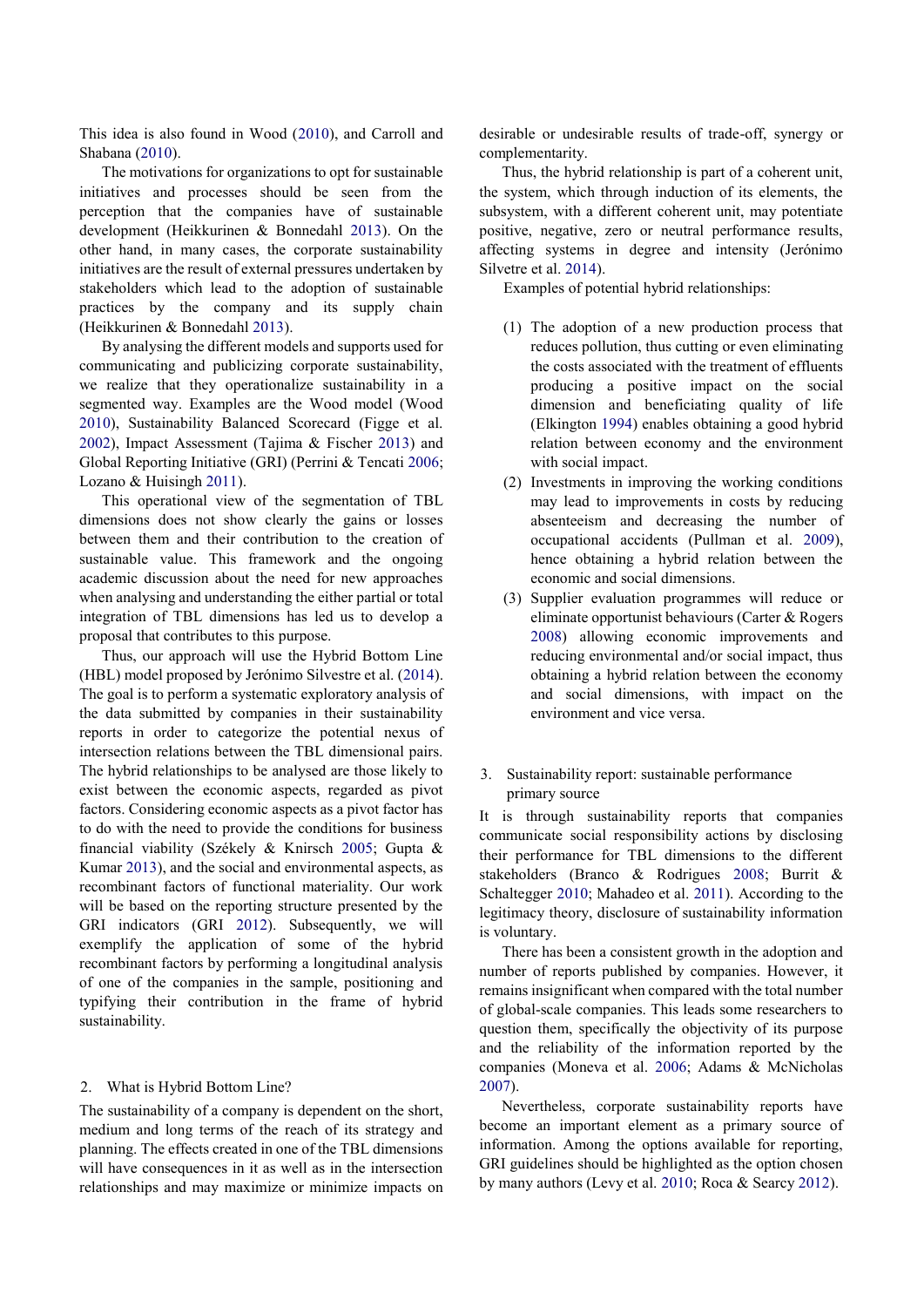The present work will be based on the information submitted by the companies in their sustainability reports using as reference the GRI guidelines. This choice is justified by the following aspects:

- (1) Internationally accepted reporting structure;
- (2) Adaptable to any business type, dimension and sector;
- (3) Its indicators represent the TBL dimensions;
- (4) The reporting structure is based on transparency, responsibility and ethics principles;
- (5) Easy access to company reports;
- (6) Allows stakeholders and experts to present proposals to improve reporting.

#### 4. Method

The research methodology here used laid emphasis on the work of quantitative and semi-quantitative processes to analyse the results of the indicators presented and we chose a research methodology bases of qualitative analysis to assess the consistency of the sustainability reports content. With reference to the first method, one has to lay emphasis on the work of Gallego (2006) and Branco and Rodrigues (2008). With regard to the latter, the studies of Beattie and Thomson (2007) and Joshi et al. (2010) should be pointed out.

> 4.1. Criteria for sample selection: business and sustainability reports

The criteria for the selection of companies and their reports were as follows:

- (1) Report type: based on the GRI criteria, versions G3 and G3.1;
- (2) Reporting year: 2011;
- (3) Dimension of the company: small medium enterprise (SME), large (L) and multinationals (MN);
- (4) Activity sector: one company by country and activity sector;
- (5) Language used on the report: English, Spanish and Portuguese;
- (6) Report format: digital format available on the

Internet;

- (7) Management systems: preferably companies which use a formal management system: e.g. ISO, OHSAS, AA1000 and SA8000.
- 4.2. Criteria for evaluating and ranking the indicators

In order to evaluate the commitment and attainment of responses to each of the GRI indicators, a scale was created to assess their level of divulgation in the report.

|                | Table 1. Scale for assessing the use of indicators by companies.                                                                                                                                                                                                                                |
|----------------|-------------------------------------------------------------------------------------------------------------------------------------------------------------------------------------------------------------------------------------------------------------------------------------------------|
| Scale          | Rating                                                                                                                                                                                                                                                                                          |
| 0              | No reference or information about the indicator                                                                                                                                                                                                                                                 |
| 1              | Refers the indicator as non-applicable to their activity                                                                                                                                                                                                                                        |
| $\mathfrak{D}$ | Mentions the indicator but does not present information<br>or does not accomplish it in full. Due to non-<br>fulfillment; because it is relevant for their business;<br>presents a null value but expresses intention to<br>correct this fact; it is being implemented for future<br>evaluation |
| 3              | Fully meets the parameters of the indicator (displays)<br>additional information)                                                                                                                                                                                                               |

The score for each indicator varies between zero and three [0, 3] according to the classification presented in Table 1 (using as guideline the proposal presented by Daub 2007). This approach will allow us to find an association between the degrees of accomplishment of each indicator by the company and give an idea whether there are or not sustainable practices on the information given by the report.

A classification of content was defined for the indicator. It will vary between one and four [1, 4] and evaluate the information communicated by the company. The descriptive of the scale is presented in Table 2. In order to maintain the linearity of the weighting to be given to the indicators, the orientation of scope of some of them was transformed.

# 4.3. Standardization and stability of the information

Taking into account the multiplicity and the different types of information provided by the indicators, there was the need to build standardized scales, both for qualitative and for quantitative information, in order to harmonize measures for each selected indicator. Each indicator was observed according to its purpose, that is, according to the intended meaning of potentiation of its impact: maximization (higher is better) or minimization (smaller is Table 2. Classification of the indicator information content.

| Weighting | Descriptive of the valorization action                                                                                                                                                                       |  |  |  |  |  |
|-----------|--------------------------------------------------------------------------------------------------------------------------------------------------------------------------------------------------------------|--|--|--|--|--|
|           | Explanatory: describes the actions undertaken,<br>their importance and impact. It depends on the<br>sensitivity of the economic sector, the type and<br>characteristics of the organization                  |  |  |  |  |  |
| 2         | Acceptable: mentions events or actions from its<br>past performance or that may take place in the<br>future                                                                                                  |  |  |  |  |  |
| 3         | Complementary: information that helps<br>to<br>interpret and position the activities of the<br>organization in a broader context of costs (risk)<br>versus profits (revenue) with the available<br>resources |  |  |  |  |  |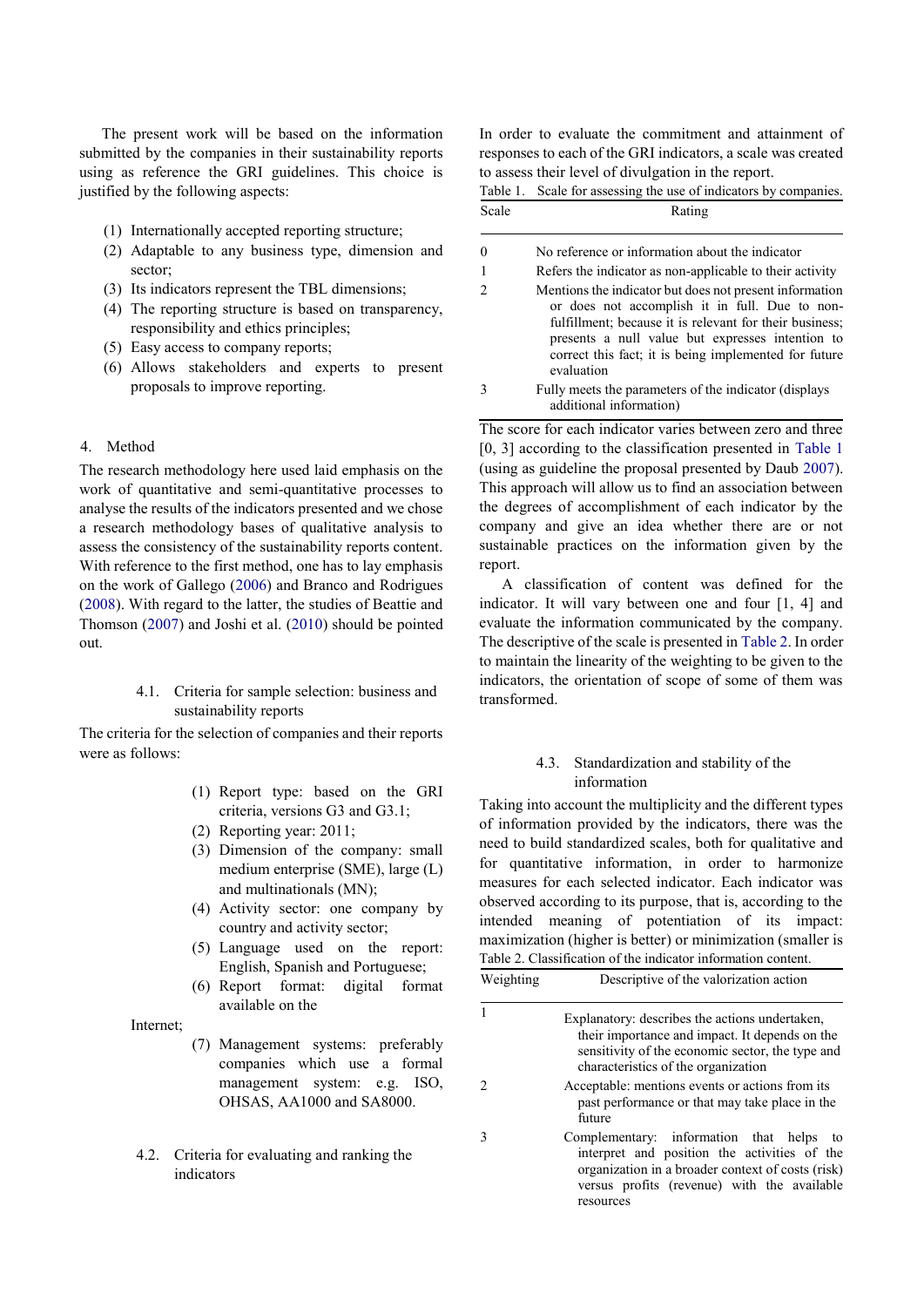better). For the qualitative or interpretative information indicators, the evaluation scale criteria are very high (5); high (4); medium (3); low (2) and very low (1).

The variability in the quality of information in sustainability reports is naturally acknowledged. This fact is dependent on the geographic location of the company, its size, preventive management of its impacts, the pressure exerted by stakeholders, image and activity sector, among others (Holder-Webb et al. 2009; Costa et al. 2013). The results are, therefore, dependent on the quality of the information reported.

#### 5. Results and discussion

## 5.1. Characteristics of the sample

The sample consists of 85 companies (GRI 2012) and distributed across 38 sectors of activity. This sample is deemed as a convenience sample, a fact which is justified by two reasons: (1) the amount of data to be dealt with and (2) time/utility ratio. Out of the 85 reports, 38% corresponds to MN companies, 40% are L and 22% are SMEs. The business size is positively related with the level of disclosure (Holder-Webb et al. 2009).

Regarding the geographical distribution, it is in the European and American continents that the highest number of reports is published: 46 and 29%, respectively. They are followed by Asia with 18% and Oceania and Africa with 5% and 2%, respectively. Sample firms are spread across 36 countries and 65% of the companies indicate they subscribe to the commitments of the United Nations Global Pact.

### 5.2. Use of management systems

Seventy-eight of the 85 companies indicate the use of management systems. Of the 10 systems selected, 4 are chosen by higher number of companies: ISO 14001 with 67%, 66% with ISO 9001, OHSAS 18001 with 45% and AA1000 with 25% of the companies. Thirty-eight percent of companies use three management systems.

The adoption of management systems is generally considered as part of a broader effort by organizations to monitor, control and reduce any impacts caused, representing an important element of corporate sustainability efforts. The results presented prove it.

The application of existing systems varies depending on the sector of activity and its level of operational criticality, the motivation for its implementation (selfinterest, imposition of customers, suppliers and other stakeholders), the economic capacity to make the required improvements and, fundamentally, the commitment level of its governance. However, the use of these tools and management systems per se is no guarantee of performance

improvements legitimacy or that the company is making a genuine effort in that direction (Wiengarten et al. 2013).

# 5.3. Frequency of use of the indicators

The GRI guidelines (GRI 2011) feature a total of 84 indicators sectioned by three dimensions: 9 economic, 30 environmental and 45 social (15 labour practices, 11 human rights, 10 for society and 9 for product responsibility).

Two moments were considered for the evaluation of the use of indicators: one that specifies that the indicator is 'Reported' and another expressing 'Not reported'. 'Partially reported' and/or 'Not applicable' were accounted for in the category 'Not reported'.

The GRI structure, some of the indicators are imperative, while the importance of others is dependent on their relevance, activity sector, their impact and type of information that the company wants to communicate.

The results show that the most frequently used indicators are EC1 – direct economic value generated and distributed, with 72 references (85% of companies); EN3 – direct energy consumption and EN16 – total direct and indirect emissions of greenhouse gases, with 69 mentions each (81% of companies); LA1 – total work force by type, with 67 references (79% of companies): HR4 – total number of incidents of discrimination and corrective actions at work, with 63 mentions (74% of companies); PR5 – practices related to customer satisfaction, with 60 references (71% of companies) and SO8 – amount of fines and total number of non-monetary sanctions for noncompliance with laws and regulations, with 58 references (68% of companies). Worth mentioning the higher incidence on the main indicators, except the PR5 and SO8 that are considered as complementary indicators by GRI. The indexes with lower use rates are those referred to as complementary.

When considered by sector of activity, it is perceivable, for all the indicators, that in general companies cover the dimensions of TBL, although the use of the spectrum of available indicators varies significantly in different sectors and business sizes. One possible explanation for this could be directly related to the geographic spread of companies. Each country has specific features regarding their political systems, institutional structures, educational systems, cultural organization, work systems and financial systems. These characteristics have direct implications in the procedures and motivations associated with their management and force them to adapt to the circumstances of the local reality (Steurer et al. 2005; Matten & Moon 2008).

Regardless, the results obtained in this sample for the overall spectrum of indicators proposed by the GRI follow the trend observed in other studies (Spain: Gallego 2006; Portugal: Branco & Rodrigues 2008; Canada: Roca & Searcy 2012).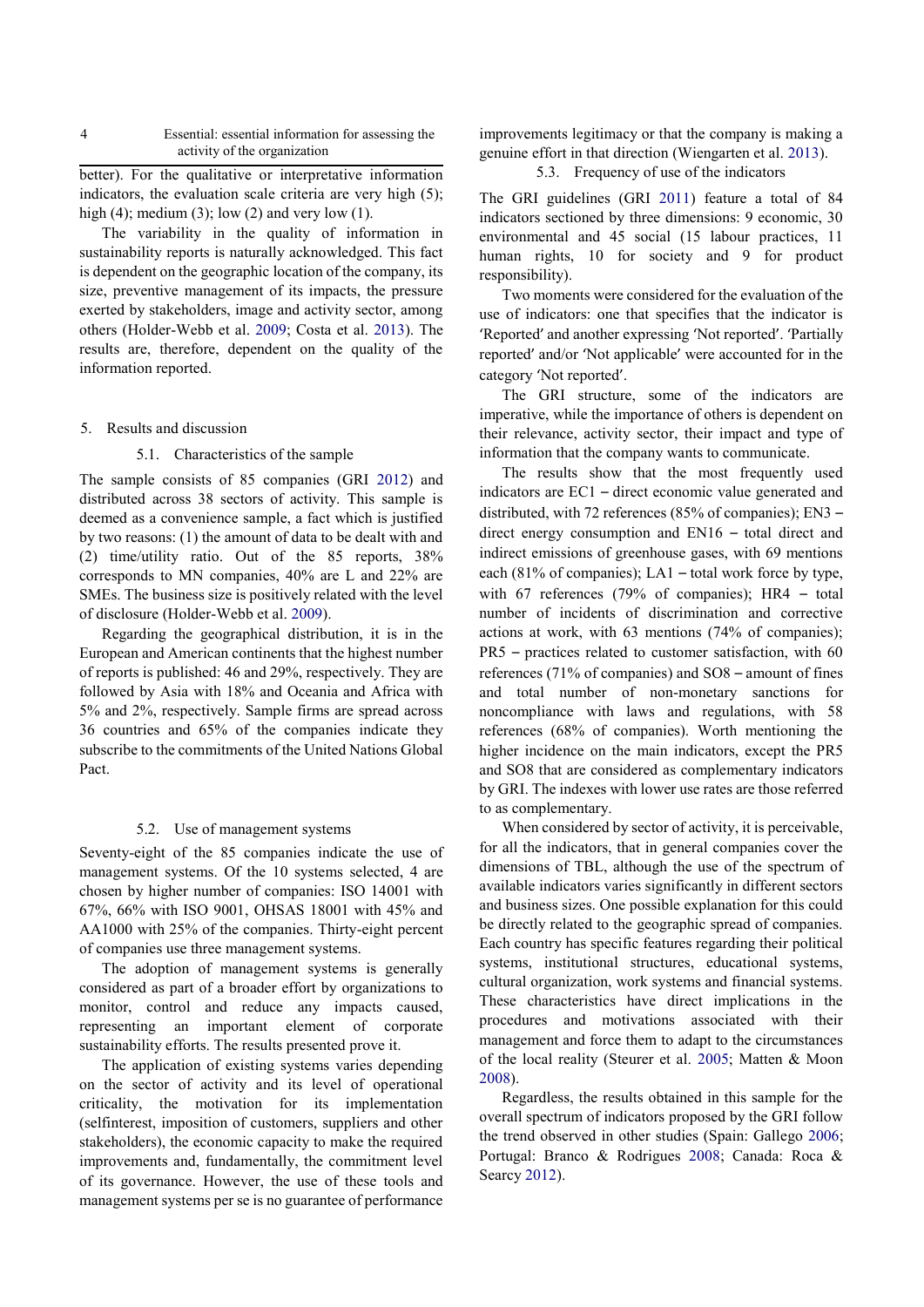### 5.4. Selection of indicators for hybridization

To select the most promising indicators for hybrid relations, we have evaluated the report of intentions published by companies by analysing the responses and their frequency of materiality.

Two evaluations were made to determine the importance attributed by the company to the indicators and respective use. The first is an assessment, designated social responsibility of the report (which corresponds to the diversity of indicators reported) and the other evaluation has to do with the importance given to the selected indicators. Only 33% use more than 62 indicators in their reports (and a maximum of 84 indicators) with an average value of 89% report coverage; 28% use more than 40 and less than 63 indicators in their reports, with an average value of 63% report coverage; 32% use more than 20 and less than 41 indicators in their reports, with an average value of 31% report coverage and 7% of the companies use in their reports more than 9 and less than 21 indicators, with an average value of 19% report coverage.

It is observed that 44 companies (52% of the total) are above the average reporting value and can be qualified as very good or good. This can be considered a satisfactory value considering that the sample is not in a comfort zone when compared with other studies that select the best

Table 3. Responses by indicator.

companies, enterprises in the same sector of activity or listed companies.

5.4.1. Economic indicators selected for hybridization

Table 3 presents the economic indicators selected. Fiftyeight percent of companies have responded to two or more indicators. There is complementarity between the EC1-8 and EC8 indicators. However, one cannot thrust aside the hypothesis that companies, as in other identified situations, associate results of indicators which induce complementarity, hence there is a tendency to replicate or link results. However, the scope of application of these indicators is different.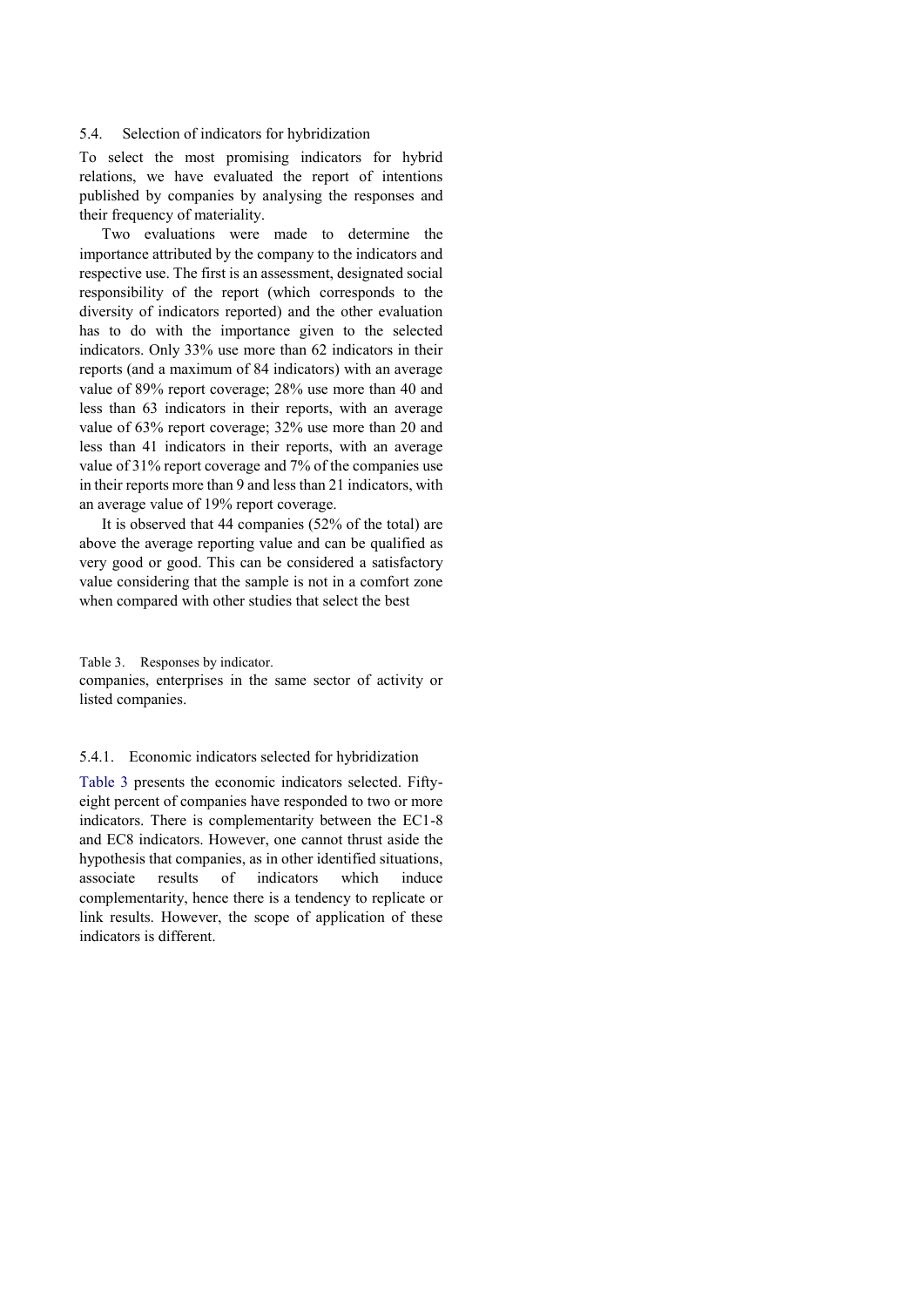Companies that respond to four indicators are, in the vast majority, MN and L, with a ratio of 14 to 2 SMEs. This scenario is repeated when using three indicators but there is some increase on the presence of SMEs, with a ratio of 27 to 6 SMEs. Comparatively, the combined result when using three and four indicators corresponds to 60% of the total MN and L and 42% of SMEs. It is worth mentioning that one of the companies did not provide records for any of these indicators.

|                                             | Economic dimension |                     |                     |                     |                         |                  |                        |                       |          |                       |                       |
|---------------------------------------------|--------------------|---------------------|---------------------|---------------------|-------------------------|------------------|------------------------|-----------------------|----------|-----------------------|-----------------------|
| Aim for each indicator<br>Measurement scale |                    | a)<br>$\mathbf{c})$ |                     | a)<br>$\mathbf{c})$ |                         |                  | a)<br>c)               |                       |          | a)<br>$\circ$ )       |                       |
| Standard unit of measure                    |                    | Euro                |                     | Euro                |                         |                  | Euro                   |                       |          |                       |                       |
| Dimensions of performance                   |                    |                     | $EC1-1$             |                     |                         | EC1-7            |                        | $EC1-8$               |          |                       | EC8                   |
| Total responses                             |                    |                     | 49                  |                     |                         | 67               |                        | 52                    |          |                       | 54                    |
| $\%$                                        |                    |                     | 57.7                |                     |                         | 78.8             |                        | 61.2                  |          |                       | 63.5                  |
|                                             |                    |                     |                     |                     | Environmental dimension |                  |                        |                       |          |                       |                       |
| Aim for each indicator<br>Measurement scale | a)<br>c)           | a)<br>c)            |                     | b)<br>$\mathbf{c})$ | $\mathbf{b}$<br>c)      |                  | b)<br>$\mathbf{c})$    |                       | b)<br>c) | b)<br>e)              | b)<br>e)              |
| Standard unit of measure                    |                    | Tons Kilowatt hour  |                     | Kilowatt hour       | Cubic meter             |                  | Tons of Carbon Dioxide |                       | Tons     | $1 - Yes$<br>$0 - No$ | $1 - Yes$<br>$0 - No$ |
| Dimensions of performance                   | EN1                | EN3                 |                     | EN4                 | EN <sub>8</sub>         |                  |                        | <b>EN22</b><br>EN16   |          | EN23                  | EN28                  |
| Total responses                             | 53                 | 67                  |                     | 52                  | 73                      |                  | 70                     |                       | 70       | 54                    | 60                    |
| $\frac{0}{0}$                               | 62.3               | 78.8                |                     | 61.2                | 85.8                    |                  | 82.3                   |                       | 82.5     | 63.5                  | 70.6                  |
|                                             |                    |                     |                     |                     |                         | Social dimension |                        |                       |          |                       |                       |
| Aim for each indicator<br>Measurement scale | $\mathbf{c})$      | a)<br>$\mathbf{c})$ | b)<br>$\mathbf{c})$ | a)<br>d)            | a)<br>$\mathbf{c})$     | a)<br>d)         | a)<br>e)               | a)<br>e)              |          | b)<br>e)              | b)<br>e)              |
| Standard unit of measure                    |                    | $\frac{0}{0}$       |                     | $\frac{0}{0}$       | $\frac{0}{0}$           | $\frac{0}{0}$    | $1 - Yes$<br>$0 - No$  | $1 - Yes$<br>$0 - No$ |          | $1 - Yes$<br>$0 - No$ | $1 - Yes$<br>$0 - No$ |
| Dimensions of performance                   | LA1                | LA4                 | LA7                 | LA8                 | LA12                    | HR <sub>2</sub>  | SO <sub>1</sub>        | SO <sub>8</sub>       |          | PR4                   | PR9                   |
| Total responses<br>$\frac{0}{0}$            | 78<br>92.8         | 63<br>74.1          | 71<br>83.5          | 65<br>76.5          | 63<br>74.1              | 45<br>52.9       | 64<br>75.3             | 58<br>68.24           |          | 45<br>52.9            | 52<br>61.1            |

Notes: Aim for each indicator: a) maximize; b) minimize; measurement scale: c) quantitative; d) qualitative; e) binary; dimensions of performance: economic: EC1-1, net sales; EC1-7, employee wages and benefits; EC1-8, investment in the community; EC8, development and impact of investments in infrastructure and essential services for public benefit. Environment: EN1, material input; EN3, direct energy consumption; EN4, indirect energy consumption; EN8, water withdrawal; EN16, total direct and indirect greenhouse gas emissions by weight; EN22, total weight of waste by type and destination; EN23, number and total volume of significant spillages; EN28, fines and total number of sanctions for non-compliance with laws. Social: LA1, workforce; LA4, labour-management relations; LA7, health and safety/accidents; LA8, occupational health and safety; LA12, measuring and rewarding performance; HR2, suppliers subject to evaluation; SO1, business Impact on the community; SO8, significant fines and total number of nonmonetary sanctions; PR4, non-compliance with product and service labelling; PR9, fines for non-compliance related to the supply and use of products and services. Source: Companies GRI Reports (GRI 2012); Silvestre and Amaro (2014).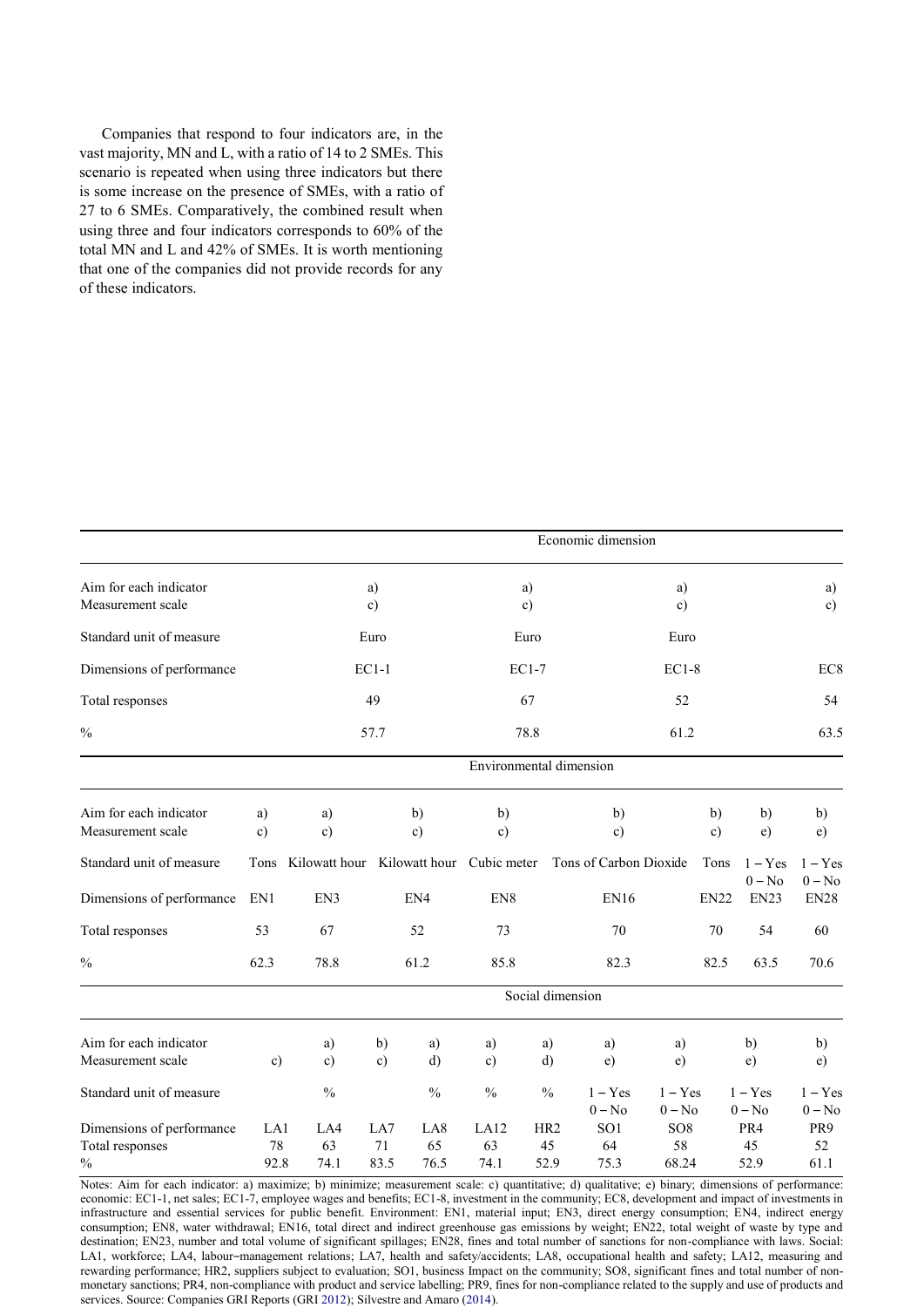# 5.4.2. Environmental indicators selected for hybridization

Table 3 presents the environmental indicators selected. Sixty-nine percent of the companies responded to six or more indicators. Companies that meet the 10 indicators are entirely MN and L, totalling 8 companies. For the range 6– 9 indicators, there is a total of 51 companies, with 11 SMEs. Comparatively, the combined result when using 6 to 10 indicators corresponds to 74% of the total MN and L and 58% of the total SMEs.

# 5.4.3. Social indicators selected for hybridization

Table 3 shows the social indicators selected. Seventy-four percent of companies responded to six or more indicators. Companies that respond to 10 indicators are mostly MN and L with a ratio of 15 to 2 SMEs. For the range 6–9 indicators, there is a total of 46 companies of which 13 are SMEs. Compared with the total number of companies for the five most frequent indicators, the results correspond to 71% of MN and L and 79% of SMEs. It is only dimension where SMEs present better results than the MN and L.

## 5.5. Construction of hybrid relationships matrix

Given the great variability of the companies activity sectors, the range of variation of many of the indicators used and the small size of the sample, the statistical techniques adopted to analyse the data were used as exploratory instruments and not for statistical inference (Statsoft 2013). Within this context, in order to assess the possible existence of relationships or associations between indicators, two by two, contingency and variance analyses were performed. The basic assumptions in the analysis (translated by the null hypothesis) assume the nonexistence of association between the indicators:

- (1) Contingency analysis: the two (qualitative) indicators are independent;
- (2) Variance analysis: the average values of the quantitative indicator are the same for all possible categories of the qualitative indicator.

With these analyses, we sought to detect evidence of associations between two indicators of different dimensions. This is why the verification of the assumptions of these two analyses was not a primary concern. The analyses with a p-value well below a level of significance of 0.05 (corresponding to a confidence level of 95%) were considered interesting as a decision criterion. The result led to a subset of indicators which signal evidences of relations between different types of indicators as shown in Tables 4 and 5.

Indicators with evidence of association (indicated with 'YES') were subjected to a multiple correspondence

analysis in order to, combined with each of the binomials Economy–Environment and Economy–Social, detect

Table 4. Evidence of association between indicators (Economy-Environment) resulting from analysis of variance and contingency.

|                              |                 | Economy        |                 |                |    |  |  |  |
|------------------------------|-----------------|----------------|-----------------|----------------|----|--|--|--|
| Hybridization (associations) |                 | EC1-1          |                 | EC1-7 EC1-8    |    |  |  |  |
| Environment                  | EN1             | Yes            | N <sub>0</sub>  | N <sub>0</sub> | No |  |  |  |
|                              | EN3             | Yes            | Yes             | N <sub>0</sub> | No |  |  |  |
|                              | EN4             | Yes            | Yes             | N <sub>0</sub> | No |  |  |  |
|                              | EN <sub>8</sub> | N <sub>0</sub> | N <sub>0</sub>  | N <sub>0</sub> | No |  |  |  |
|                              | <b>EN16</b>     | N <sub>0</sub> | N <sub>0</sub>  | No             | No |  |  |  |
|                              | <b>EN22</b>     | N <sub>0</sub> | Yes             | N <sub>0</sub> | No |  |  |  |
|                              | EN23            | N <sub>0</sub> | N <sub>0</sub>  | N <sub>0</sub> | No |  |  |  |
|                              | <b>EN28</b>     | Yes            | Yes             | N <sub>0</sub> | No |  |  |  |
| Positive associations        |                 |                | Yes: $p < 0.05$ |                |    |  |  |  |

Note: The bold face used to reinforce the positive associations and for faster reading.

|              |  |  | Table 5. Evidence of association between indicators       |  |
|--------------|--|--|-----------------------------------------------------------|--|
|              |  |  | (Economy-Social) resulting from ana lysis of variance and |  |
| contingency. |  |  |                                                           |  |

|                              |                 | Economy   |             |                 |           |  |  |  |  |
|------------------------------|-----------------|-----------|-------------|-----------------|-----------|--|--|--|--|
| Hybridization (associations) |                 | $EC1-1$   | EC1-7 EC1-8 |                 | EC8       |  |  |  |  |
| Social                       | LA1<br>LA4      | Yes<br>No | Yes<br>Yes  | Yes<br>No       | Yes<br>No |  |  |  |  |
|                              | LA7             | No        | Yes         | No              | No        |  |  |  |  |
|                              | LA8             | No        | No          | No              | No        |  |  |  |  |
|                              | LA12            | No        | No          | No              | No        |  |  |  |  |
|                              | HR <sub>2</sub> | No        | No          | No              | No        |  |  |  |  |
|                              | SO <sub>1</sub> | No        | No          | No              | No        |  |  |  |  |
|                              | SO <sub>8</sub> | Yes       | Yes         | No              | No        |  |  |  |  |
|                              | PR4             | No        | Yes         | Yes             | No        |  |  |  |  |
|                              | PR <sub>9</sub> | No        | Yes         | No              | No        |  |  |  |  |
| Positive associations        |                 |           |             | Yes: $p < 0.05$ |           |  |  |  |  |

Note: The bold face used to reinforce the positive associations and for faster reading.

associations of interest. The multiple correspondence analysis performed (verified using a Burt table) with the system indicators led to the conclusion that

(1) Economy‒Environment shows that high values of net sales (EC1-1) are associated with large quantities of materials used (EN-1), consumed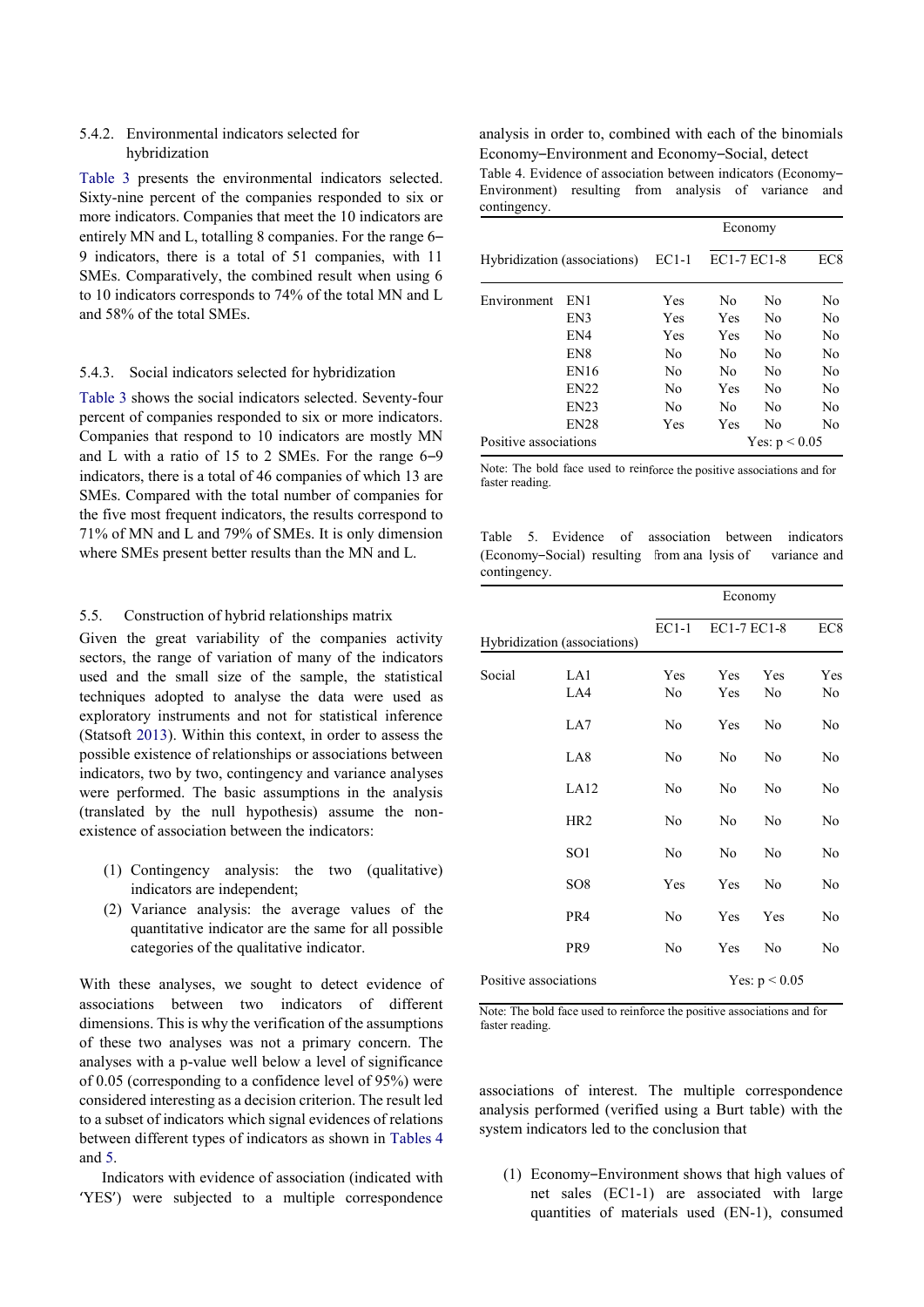energy (EN-3 and EN-4) and environmental sanctions (EN28).

(2) Economy‒Social reveals that high values for remunerations (EC1-7) are associated with a larger proportion of workers with labour contracts (LA4), more labour accidents (LA7), more incidents resulting from non-compliance with regulations (PR4), penalties (PR9) and fines (SO8).

The exploratory analysis proved to be very useful although it, naturally, has some limitations, namely the representativeness of the categories used for the indicators.

The results show us that, although most models and guidelines address corporate sustainability in a compartmentalized way, the hybrid model presented allowed us to identify some of the links established between the TBL dimensions.

Within the chosen reporting framework (GRI), the data structure and the type of information reported by the companies in the sample did not prove itself evident in enhancing intersection relations between the TBL dimensions. There are several factors that may have influenced this as, for example, the size of the sample, the diversity of business sectors, the size of the companies, lack of response to the indicators and/or information replicated between indicators and inconsistency in the reported data.

Depending on the sector of activity and potential impacts where the company is more vulnerable, it will tend to devote more or less attention to the TBL dimension it is more sensible to (Branco & Rodrigues 2008). Thus, its sustainability performance will tend to vary in the extent of its direct or indirect concern, of the activities carried out

and the respective relationships between costs and benefits (Valentinov 2013).

Both the environmental and social dimensions are in permanent conflict with the balance that is required between costs and revenues within the economic dimension (Plambeck 2007).

However, this type of hybrid information enables further analysis in the evaluation of the current state of the companies as well as contributes to a holistic analysis of corporate sustainability and communication with stakeholders.

## 6. Hybrid longitudinal analysis: application to case study

Using as reference the results obtained in the hybrid combinations shown in Tables 4 and 5, we will exemplify the hybrid recombinant longitudinal process by analysing three years of reports of one of the companies in our sample, determining its position regarding the process of functional materiality and evaluating the hybrid impact.

To exemplify this, we focused on the hybrid economyenvironment relationship with a recombinant: EC1-1 for EN1; EN3; EN4 and EN28 and on the hybrid economy– social relationship with the recombinant: EC1-1 for LA1 and SO8. Figure 1 schematically presents the entire cycle of the hybrid recombinant relationships described.

The sample company was selected randomly from a set that presented at least three reports. Table 6 presents the descriptive characteristics of the selected company and the results are shown by indicator.



Figure 1. Recombinant hybrid cycle. Relations wherein associations between the economic dimensions EC1 and the environmental dimensions EN1, EN3, EN4 and EN28 were observed. The EN8, EN16, EN22 and EN23 indicators are latent indicators and are shown in (a). Relations wherein associations between the economic dimensions EC1 and the social dimension LA1 and SO8 were perceived.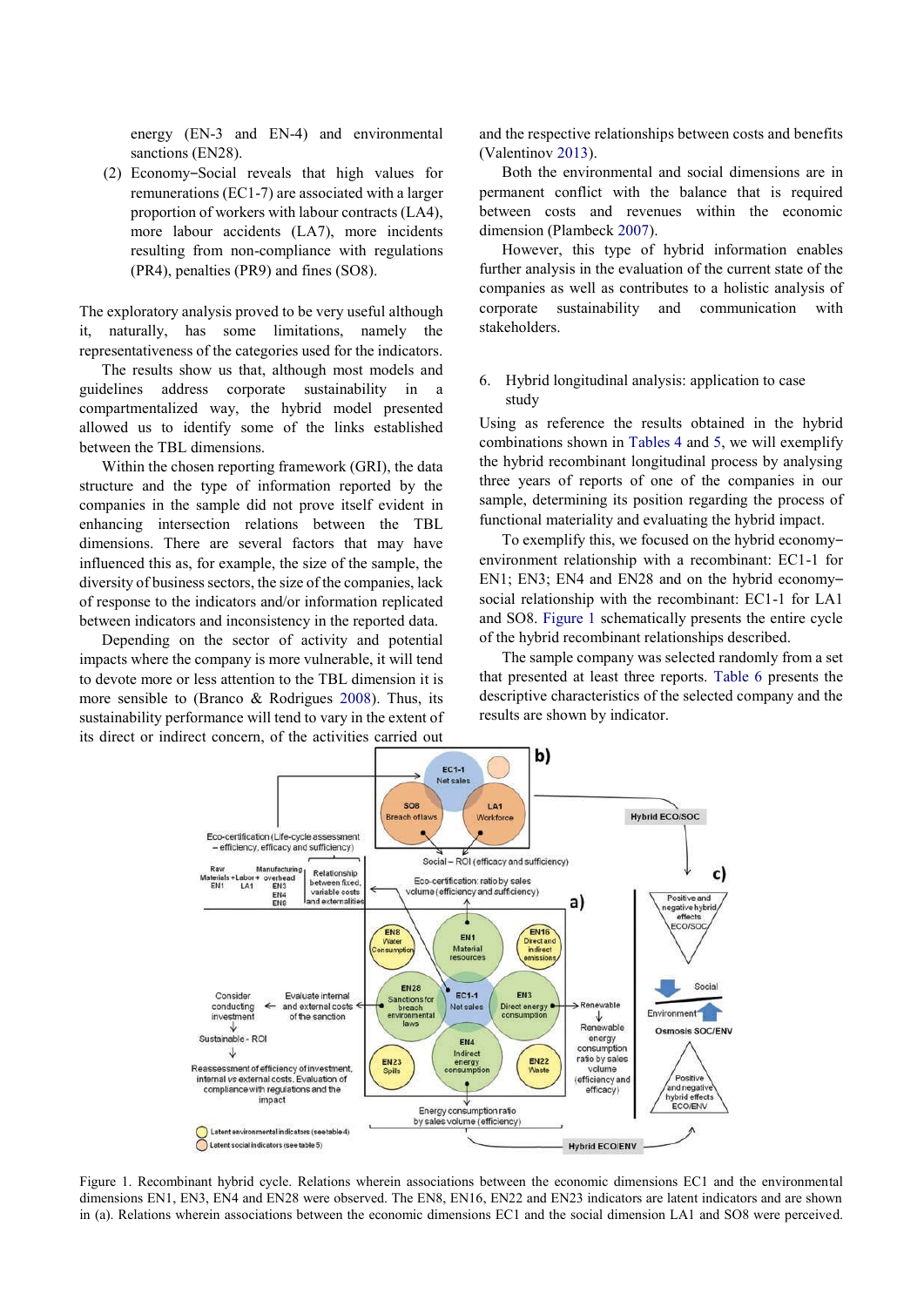The LA1, LA4, LA7, LA8, LA12, HR2, SO1, SO8, PR4 and PR9 indicators are presented as latent indicators and are shown in (b). The results of the hybrid relations economy–environment and economy–social contributed positively or negatively to define the balance of social–environment osmosis, which is shown in (c). A relation of proportionality was established for each of the hybridizations, as well as the definition of the two-dimensional combination in the context of the efficiency, effectiveness and adequacy of actions and results to be obtained (see Jerónimo Silvestre et al. 2014).

Table 6. Business information and the evolution of indicators in sustainable reporting.

| Company name               | Tratolixo                                                                                                                                                                                                                           |
|----------------------------|-------------------------------------------------------------------------------------------------------------------------------------------------------------------------------------------------------------------------------------|
| Country                    | Portugal                                                                                                                                                                                                                            |
| Shareholders'<br>reference | Municipalities in the District of Lisbon                                                                                                                                                                                            |
| <b>Size</b>                | <b>SME</b>                                                                                                                                                                                                                          |
| Business sector            | <b>Services</b>                                                                                                                                                                                                                     |
| Aim                        | Management and operation of the municipal solid waste system that includes treatment, final disposal, recovery and<br>recycling of solid waste, the marketing of processed materials and other services in the field of solid waste |
| Risk of the activity       | Moderate                                                                                                                                                                                                                            |

|                        |                                  |                          | Year of reporting |          |          |  |  |
|------------------------|----------------------------------|--------------------------|-------------------|----------|----------|--|--|
| Aim for each indicator | Indicator                        | Standard unit of measure | 2010              | 2011     | 2012     |  |  |
| Maximize               | $EC1-1$ : Net sales              | €                        | 66650402          | 41846982 | 39270383 |  |  |
| Minimize               | EN1: Material resources          |                          | 52                | 35       | 37       |  |  |
| Minimize               | EN3: Direct energy consumption   | GJ                       | 89261             | 73990    | 63650    |  |  |
| Minimize               | EN4: Indirect energy consumption | GJ                       | 70043             | 40106    | 34875    |  |  |
| Minimize               | EN28: Sanctions                  |                          | $\theta$          | $\theta$ | $\theta$ |  |  |
|                        | LA1: Total workforce             |                          | 202               | 242      | 267      |  |  |
| Minimize               | SO8: Breach of laws              |                          | $\Omega$          | $\theta$ | $\theta$ |  |  |

Source: Company GRI Reports (Tratolixo 2014).

For each indicator the corresponding hybridization was performed according to the range attributed to each combination. This combination was compared with the theoretical aim defined for each year and it was also verified if this objective had been achieved or not. Additionally, the intentions expressed in the written discourse of the report were analysed in order to find signs that indicate strategic lines of present or future action and complement the results obtained by the indicators and their hybrid relations.

Table 7 shows the results gathered from the 2012 report (the same procedure was adopted for the other years under examination). Effectiveness and efficiency levels of the performance were differently weighted, and additional parameters related to company size and risk of the activity were included (see evaluation method in Supplemental data).

Figure 2 presents the evolution and positioning of the company according to the levels and types of sustainability described (Jerónimo Silvestre et al. 2014). As shown, there is an established trend in regard to the hybrid economyenvironment relationship as well as an inverse scenario in the hybrid economy-social relationship.

# 6.1. Analysis of the hybrid impact: the trade-off, complementarity and synergy established in hybridization

Economy-environment

- (1) Company perspective: it allows the disclosure of the environmental and/or social performance of its products and services along their life cycle. Economically, it presents itself as a distinctive framework for improvement and competitiveness and it also incorporates externalities. Strategically, it enables practices that influence buying options in favour of products with ecological indication.
- (2) Consumer perspective: the information transmitted by the supplier about the eco-certification characteristics and attributes of its products and services constitutes transference of knowledge to the market and can be understood by consumers as an extension and evaluation of their quality.
- (3) Policymaker perspective: developing ecocertificated products can create incentives to stimulate innovation by replacing products with high impacts on the environment and consequential social damages with products with lower impacts (Schubert & Blasch 2010). The main objective is the development of policies and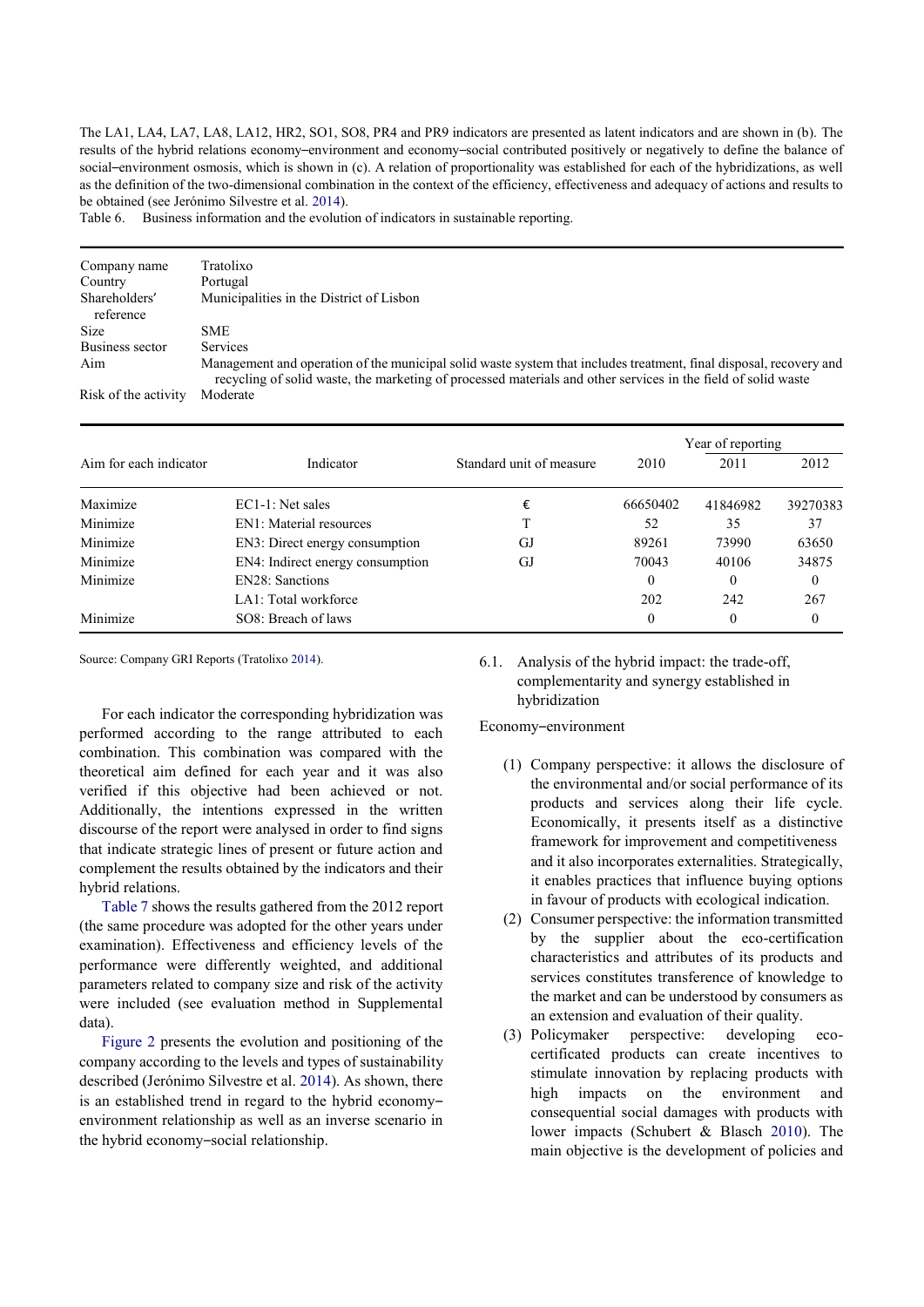regulations that enable market mechanisms that lead to efficiency and efficacy criteria.

### Economy-social

In the case of the economy-social relationship, the example given is the strong variation in the evolution of sales EC1 (decrease of approximately 61% in three years) and a growing staff from 201 human resources in 2010 to

Table 7. Evaluation of hybrid relationships.

267 in the year 2012. Out of these, 20% are in a situation of job insecurity and there is an imbalance of proportionality. The European Agency for Safety and Health at Work states that a situation of job insecurity affects negatively the health of workers in various dimensions (EASHW 2014). Studies indicate that this causes chronic insecurity in workers and increases the risks of physical and mental health, causing prolonged absences and promoting imbalance in social relations (Dickerson & Green 2012).

|                               | Hybrid relationship: economy-environment                             |                  |               |    |        |                    |                                  | Year of reporting: 2012           |    |
|-------------------------------|----------------------------------------------------------------------|------------------|---------------|----|--------|--------------------|----------------------------------|-----------------------------------|----|
|                               |                                                                      |                  |               |    | of aim | Levels of efficacy | $Efficiency = results/resources$ |                                   |    |
|                               |                                                                      |                  | $\frac{0}{0}$ |    |        |                    |                                  |                                   |    |
| Hybrid active<br>Relationship | Scope of hybrid relationship                                         | Aim will achieve | 20            | 50 | 80     | 100                |                                  | $[0-10]$ [11-40] [41-60] [61-100] |    |
| $EC1-1/EN1$                   | Eco-certificated materials: ratio by<br>sales volume                 | 20%              | $\checkmark$  |    |        |                    |                                  | $\checkmark$                      |    |
| $EC1-1/EN3$                   | Rationalization of energy<br>consumption: ratio by sales<br>volume   | 7%               |               |    |        |                    |                                  |                                   |    |
| $EC1-1/EN4$                   | Renewable energy consumption:<br>ratio by sales volume               | 35%              |               |    |        |                    |                                  |                                   |    |
| <b>EC1-1/EN28</b>             | Assess internal and external costs of<br>sanctions on sales ratio    |                  |               |    |        |                    |                                  | $\checkmark$<br>Total score       |    |
|                               |                                                                      |                  |               |    |        |                    |                                  |                                   | 47 |
|                               | Hybrid relationship: economy-social                                  |                  |               |    |        |                    |                                  |                                   |    |
| $EC1-1/LA1$                   | Proportionality of the workforce<br>depending on the result of sales |                  |               | ✓  |        |                    | ✓                                |                                   |    |
| $EC1-1/SO8$                   | Ratio of sales products and services<br>that showed incidents of     | 90%              |               |    |        |                    |                                  | ✓                                 |    |
|                               | noncompliance                                                        |                  |               |    |        |                    |                                  | Total score                       | 38 |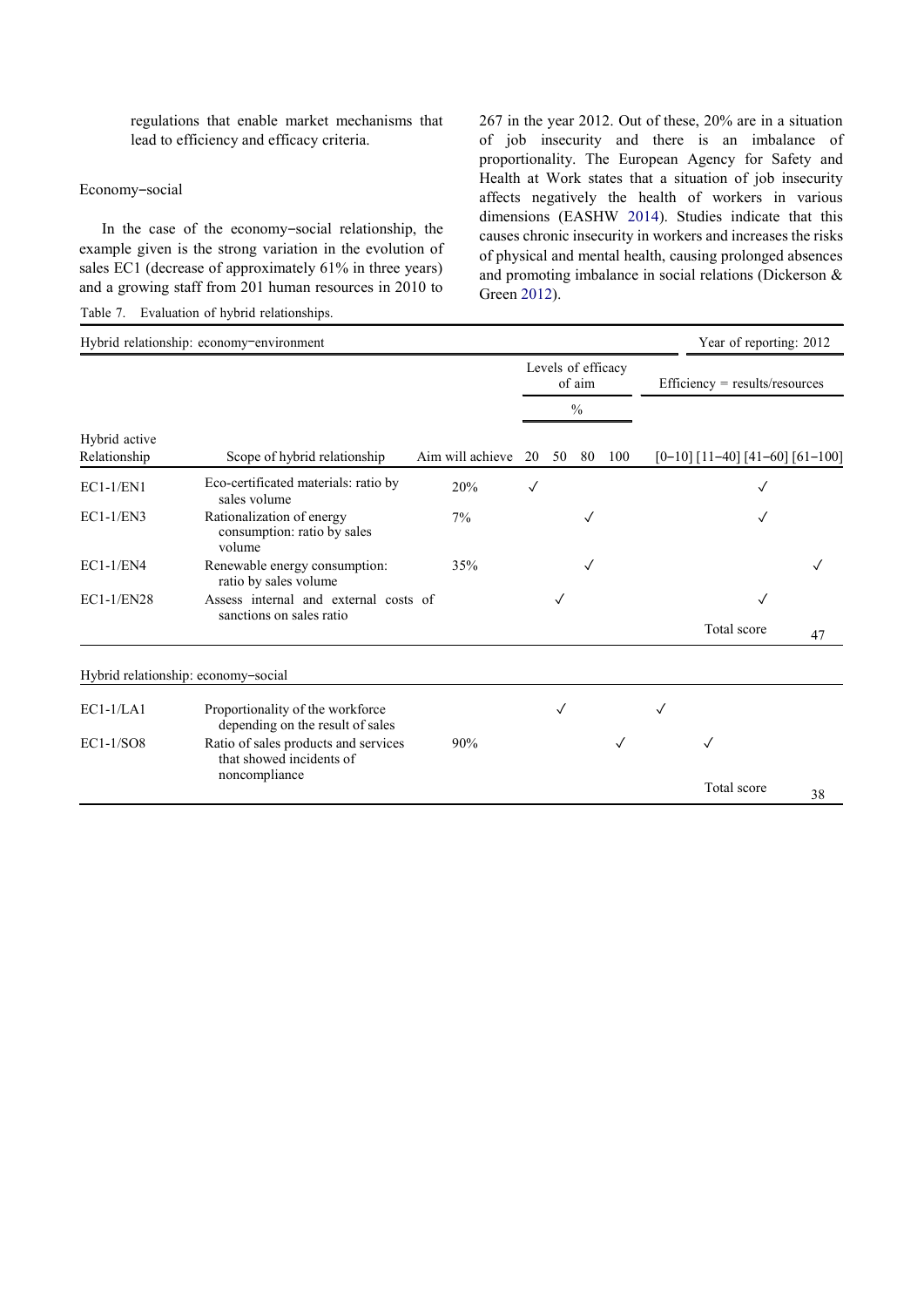

Figure 2. Positioning and evolution of the hybrid performance results.

- (1) Company perspective: it allows the disclosure of the economic and social performance of its products and services through both the efficiency and efficacy of its processes and the quality of its human resources. Strategically, it enables practices that valorize human resources by means of training and improvement of the working conditions.
- (2) Consumer perspective: it is assessed by the guarantee of working conditions as well as by the by relation which is established by the assurance of providing the service.
- (3) Finally, one can also mention a 'policymaker perspective', which creates incentives that value human resources and suitable working conditions.

### 7. Conclusion

As this article has demonstrated, corporate sustainability reporting is a key issue among modern enterprises and the reported information may play a key role in establishing whether they take sustainability seriously, or not. There is now a new understanding of corporate social responsibility, which no longer refers to it as voluntary action, but which also reflects the need to ensure compliance highlighting the fact that the activities or corporations cause environmental and social impacts, which are responsible for. The impact areas have over the past 10 years been enlarged by ethical, human rights and consumer concerns. The image of an enterprise is partly influenced by quality of the information

they report what they do, and how they strive to cope (and reduce) such impacts.

It is therefore important that decision makers may consider including hybrid indicators in the preparation of corporate regulations and guidelines. This article has outlined some of the ways this can be done, and it is hoped that it will catalyse further action in this rapidly growing field.

### References

Adams CA, McNicholas P. 2007. Making a difference: sustainability reporting, accountability and organisational change.

Accounting, Auditing Account J. 20:382–402. do[i:10.1108/](http://dx.doi.org/10.1108/09513570710748553)  [09513570710748553](http://dx.doi.org/10.1108/09513570710748553)

Angelo MJ, Brunstein J. 2014. Social learning for sustainability: supporting sustainable business in Brazil regarding multiple social actors, relationships and interests. Int J Sustainable Dev

World Ecol. 21:273–289.

doi[:10.1080/13504509.2014.902868](http://dx.doi.org/10.1080/13504509.2014.902868)

- Bansal P, Bertels S, Ewart T, MacConnachie P, O'Brien J. 2012. Bridging the research-practice gap. Acad Manag Perspect. 26:73–92. doi[:10.5465/amp.2011.0140](http://dx.doi.org/10.5465/amp.2011.0140)
- Baumgartner RJ, Ebner D. 2010. Corporate sustainability strategies: sustainability profiles and maturity levels. Sustainable Dev. 18:76–89. doi[:10.1002/sd.447](http://dx.doi.org/10.1002/sd.447)
- Beattie V, Thomson SJ. 2007. Lifting the lid on the use of content analysis to investigate intellectual capital disclosures. Accounting Forum. 31:129–163. do[i:10.1016/j.](http://dx.doi.org/10.1016/j.accfor.2007.02.001)  [accfor.2007.02.001](http://dx.doi.org/10.1016/j.accfor.2007.02.001)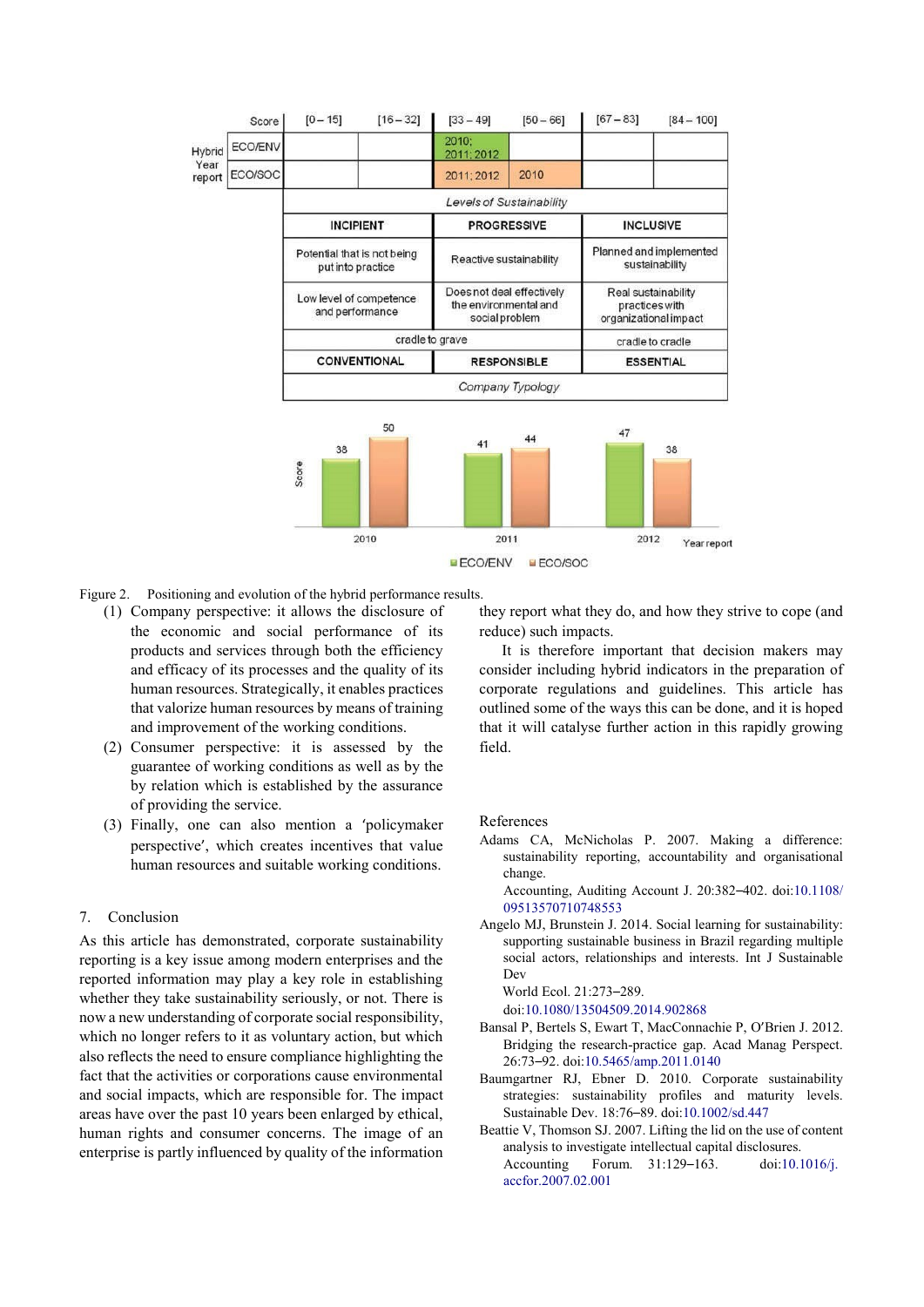- Branco M, Rodrigues L. 2008. Factors influencing social responsibility disclosure by portuguese companies. J Bus Ethics. 83:685–701. doi[:10.1007/s10551-007-9658-z](http://dx.doi.org/10.1007/s10551-007-9658-z)
- Burritt RL, Schaltegger S. 2010. Sustainability accounting and reporting: fad or trend? Accounting, Auditing Account J. 23:829–846. doi[:10.1108/09513571011080144](http://dx.doi.org/10.1108/09513571011080144)
- Carroll AB, Shabana KM. 2010. The business case for corporate social responsibility: a review of concepts, research and practice. Int J Manag Rev. 12:85–105. do[i:10.1111/j.14682370.2009.00275.x](http://dx.doi.org/10.1111/j.1468-2370.2009.00275.x)
- Carter CR, Rogers DS. 2008. A framework of sustainable supply chain management: moving toward new theory. Int J Phys Distribution Logistics Manag. 38:360–387. doi[:10.1108/](http://dx.doi.org/10.1108/09600030810882816)  [09600030810882816](http://dx.doi.org/10.1108/09600030810882816)
- Costa GA, Oliveira LC, Rodrigues LL, Craig R. 2013. Factors associated with the publication of a CEO letter. Corporate Communications: Int J. 18:432–450. doi[:10.1108/CCIJ-](http://dx.doi.org/10.1108/CCIJ-07-2012-0045)[072012-0045](http://dx.doi.org/10.1108/CCIJ-07-2012-0045)
- Daub C-H. 2007. Assessing the quality of sustainability reporting: an alternative methodological approach. J Clean Prod. 15:75– 85. doi[:10.1016/j.jclepro.2005.08.013](http://dx.doi.org/10.1016/j.jclepro.2005.08.013)
- Dickerson A, Green F. 2012. Fears and realisations of employment insecurity. Labour Econ. 19:198–210. do[i:10.1016/j. labeco.2011.10.001](http://dx.doi.org/10.1016/j.labeco.2011.10.001)
- EASHW. 2014. European agency for safety and health at work [Internet]. Healthy Workplaces Manage Stress, EU-OSHA, 7. [cited 2014 Nov 12]. Available from: [https://www.healthyworkplaces.eu/en](https://www.healthy-workplaces.eu/en)
- Elkington J. 1994. Towards the sustainable corporation: winwinwin business strategies for sustainable development. Calif Manage Rev. 36:90–100. doi[:10.2307/41165746](http://dx.doi.org/10.2307/41165746)
- Elkington J. 1997. Cannibals with forks: the Triple Bottom Line of 21st century business. Stoney Creek: New Society Publishers.
- Elkington J. 2004. Enter the Triple Bottom Line. In: Henriques A, Richardson J, editors. The Triple Bottom Line: does it all add up? London: Earthscan; p. 1–16.
- Figge F, Hahn T. 2005. The cost of sustainability capital and the creation of sustainable value by companies. J Ind Ecol. 9:47– 58. doi[:10.1162/108819805775247936](http://dx.doi.org/10.1162/108819805775247936)
- Figge F, Hahn T, Schaltegger S, Wagner M. 2002. The sustainability balanced scorecard – linking sustainability management to business strategy. Bus Strat Environ. 11:269– 284. do[i:10.1002/bse.339](http://dx.doi.org/10.1002/bse.339)
- Filho WL. 2000. Dealing with misconceptions on the concept of sustainability. Int J Sustainability Higher Educ. 1:9–19. do[i:10.1108/1467630010307066](http://dx.doi.org/10.1108/1467630010307066)
- Fischer J, Manning AD, Steffen W, Rose DB, Daniell K, Felton A, Garnett S, Gilna B, Heinsohn R, Lindenmayer DB, et al. 2007. Mind the sustainability gap. Trends Ecol Evol. 22:621–624. do[i:10.1016/j.tree.2007.08.016](http://dx.doi.org/10.1016/j.tree.2007.08.016)
- Fischer TB, Smith M, Sykes O. 2013. Can less sometimes be more? Integrating land use and transport planning on Merseyside (1965–2008). Urban, Plann Transport Res. 1:1– 27. doi[:10.1080/21650020.2013.866876](http://dx.doi.org/10.1080/21650020.2013.866876)
- Gallego I. 2006. The use of economic, social and environmental indicators as a measure of sustainable development in Spain. Corporate Soc Responsibility Environ Manag. 13:78–97. do[i:10.1002/csr.94](http://dx.doi.org/10.1002/csr.94)
- Gibson RB, Holtz S, Tansey J, Whitelaw G, Hassan S. 2005. Sustainability assessment: criteria and processes. London: Earthscan; p. 180–188.
- GRI. 2011. Sustainability reporting guidelines Version 3.1. Amsterdam: Global Reporting Initiative.
- GRI. 2012. GRI reports list [Internet]. [cited 2014 Jan 10]. Available from: [http://wwwglobalreportingorg/GRIReports/](http://wwwglobalreportingorg/GRIReports/GRIReportsList/)  [GRIReportsList/](http://wwwglobalreportingorg/GRIReports/GRIReportsList/)
- Gupta S, Kumar V. 2013. Sustainability as corporate culture of a brand for superior performance. J World Bus. 48:311–320. doi[:10.1016/j.jwb.2012.07.015](http://dx.doi.org/10.1016/j.jwb.2012.07.015)
- Heikkurinen P, Bonnedahl KJ. 2013. Corporate responsibility for sustainable development: a review and conceptual comparison of market- and stakeholder-oriented strategies. J Clean Prod. 43:191–198. do[i:10.1016/j.jclepro.2012.12.021](http://dx.doi.org/10.1016/j.jclepro.2012.12.021)
- Holder-Webb L, Cohen J, Nath L, Wood D. 2009. The supply of corporate social responsibility disclosures among U.S. firms. J Bus Ethics. 84:497–527. doi[:10.1007/s10551-0089721-4](http://dx.doi.org/10.1007/s10551-008-9721-4)
- Jerónimo Silvestre W, Antunes P, Filho WL. 2014. Hybrid Bottom Line: another perspective on the sustainability of organizations. Int J Sustainable Dev World Ecol. 21:456– 464. doi[:10.1080/13504509.2014.959580](http://dx.doi.org/10.1080/13504509.2014.959580)
- Joshi M, Ubha DS, Sidhu J 2010. Reporting intellectual capital in annual reports from Australian S/W & I/T companies. 11:1– 19.
- Levy DL, Szejnwald Brown H, De Jong M. 2010. The contested politics of corporate governance: the case of the global reporting initiative. Business Soc. 49:88–115. do[i:10.1177/](http://dx.doi.org/10.1177/0007650309345420)  [0007650309345420](http://dx.doi.org/10.1177/0007650309345420)
- Linnenluecke MK, Griffiths A. 2010. Corporate sustainability and organizational culture. J World Bus. 45:357–366. doi[:10.1016/j.jwb.2009.08.006](http://dx.doi.org/10.1016/j.jwb.2009.08.006)
- Lo S-F. 2010. Performance evaluation for sustainable business: a profitability and marketability framework. Corporate Soc Responsibility Environ Manag. 17:311–319. do[i:10.1002/](http://dx.doi.org/10.1002/csr.214)  [csr.214](http://dx.doi.org/10.1002/csr.214)
- Lozano R. 2008. Envisioning sustainability three-dimensionally. J Clean Prod. 16:1838–1846. do[i:10.1016/j.jclepro.](http://dx.doi.org/10.1016/j.jclepro.2008.02.008)  [2008.02.008](http://dx.doi.org/10.1016/j.jclepro.2008.02.008)
- Lozano R, Huisingh D. 2011. Inter-linking issues and dimensions in sustainability reporting. J Clean Prod. 19:99–107. doi[:10.1016/j.jclepro.2010.01.004](http://dx.doi.org/10.1016/j.jclepro.2010.01.004)
- Mahadeo JD, Oogarah-Hanuman V, Soobaroyen T. 2011. Changes in social and environmental reporting practices in an emerging economy (2004–2007): exploring the relevance of stakeholder and legitimacy theories. Accounting Forum. 35:158–175. doi[:10.1016/j.accfor.2011.06.005](http://dx.doi.org/10.1016/j.accfor.2011.06.005)
- Matten D, Moon J. 2008. "Implicit" and "Explicit" CSR: a conceptual framework for a comparative understanding of corporate social responsibility. Acad Manag Rev. 33:404– 424. doi[:10.5465/amr.2008.31193458](http://dx.doi.org/10.5465/amr.2008.31193458)
- Michelon G, Boesso G, Kumar K. 2013. Examining the link between strategic corporate social responsibility and company performance: an analysis of the best corporate citizens.

Corporate Soc Responsibility Environ Manag. 20:81–94. do[i:10.1002/csr.1278](http://dx.doi.org/10.1002/csr.1278)

- Moneva JM, Archel P, Correa C. 2006. GRI and the camouflaging of corporate unsustainability. Accounting Forum. 30:121– 137. doi[:10.1016/j.accfor.2006.02.001](http://dx.doi.org/10.1016/j.accfor.2006.02.001)
- Montiel I. 2008. Corporate social responsibility and corporate sustainability: separate pasts, common futures. Organ Environ. 21:245–269. doi[:10.1177/1086026608321329](http://dx.doi.org/10.1177/1086026608321329)
- Perrini F, Tencati A. 2006. Sustainability and stakeholder management: the need for new corporate performance